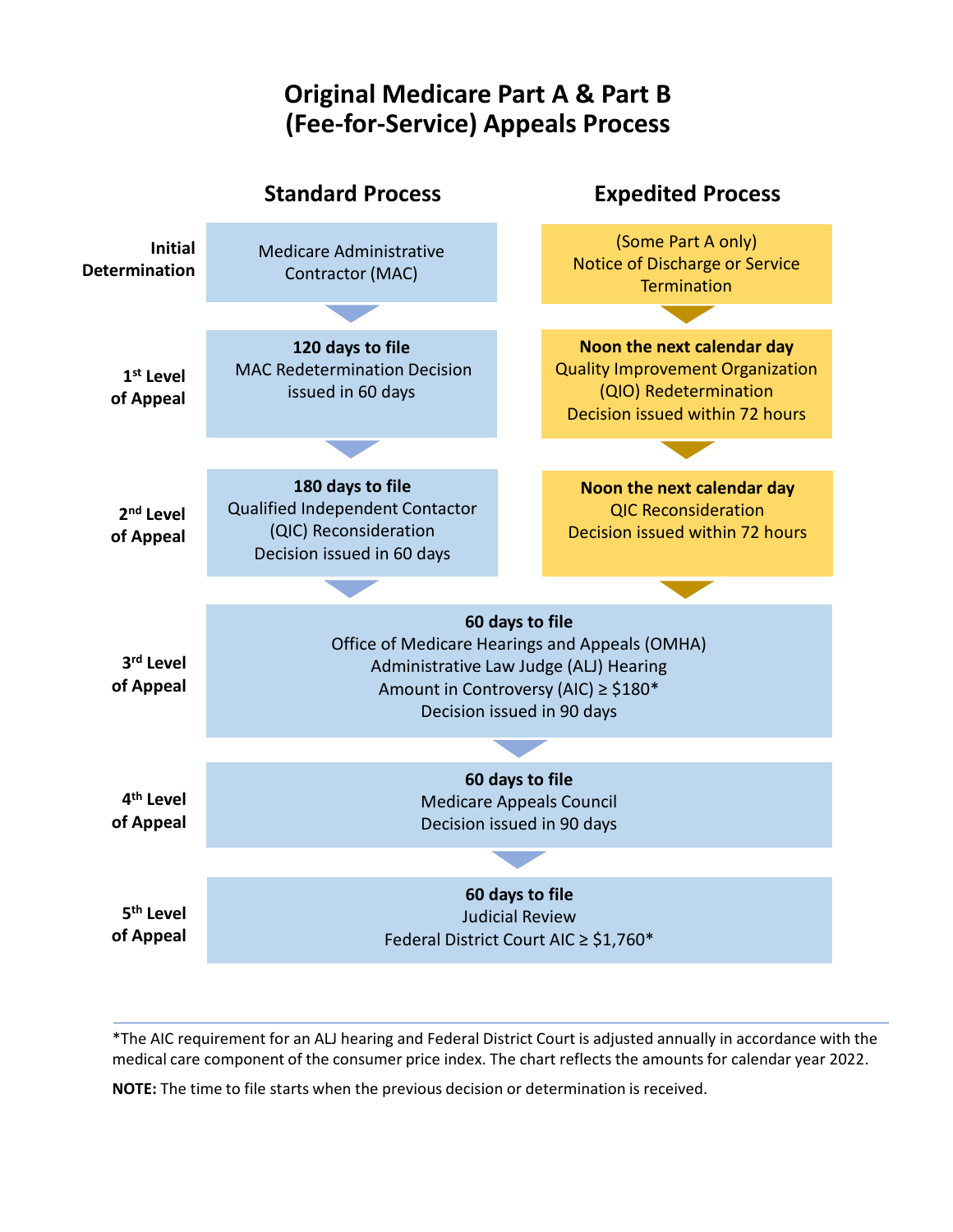## **Medicare Advantage (Part C) Appeals Process**



\*Plans must process 95% of all clean claims from out of network providers within 30 days. All other claims must be processed within 60 days.

\*\*The AIC requirement for an ALJ hearing and Federal District Court is adjusted annually in accordance with the medical care component of the consumer price index. The chart reflects the amounts for calendar year (CY) 2022.